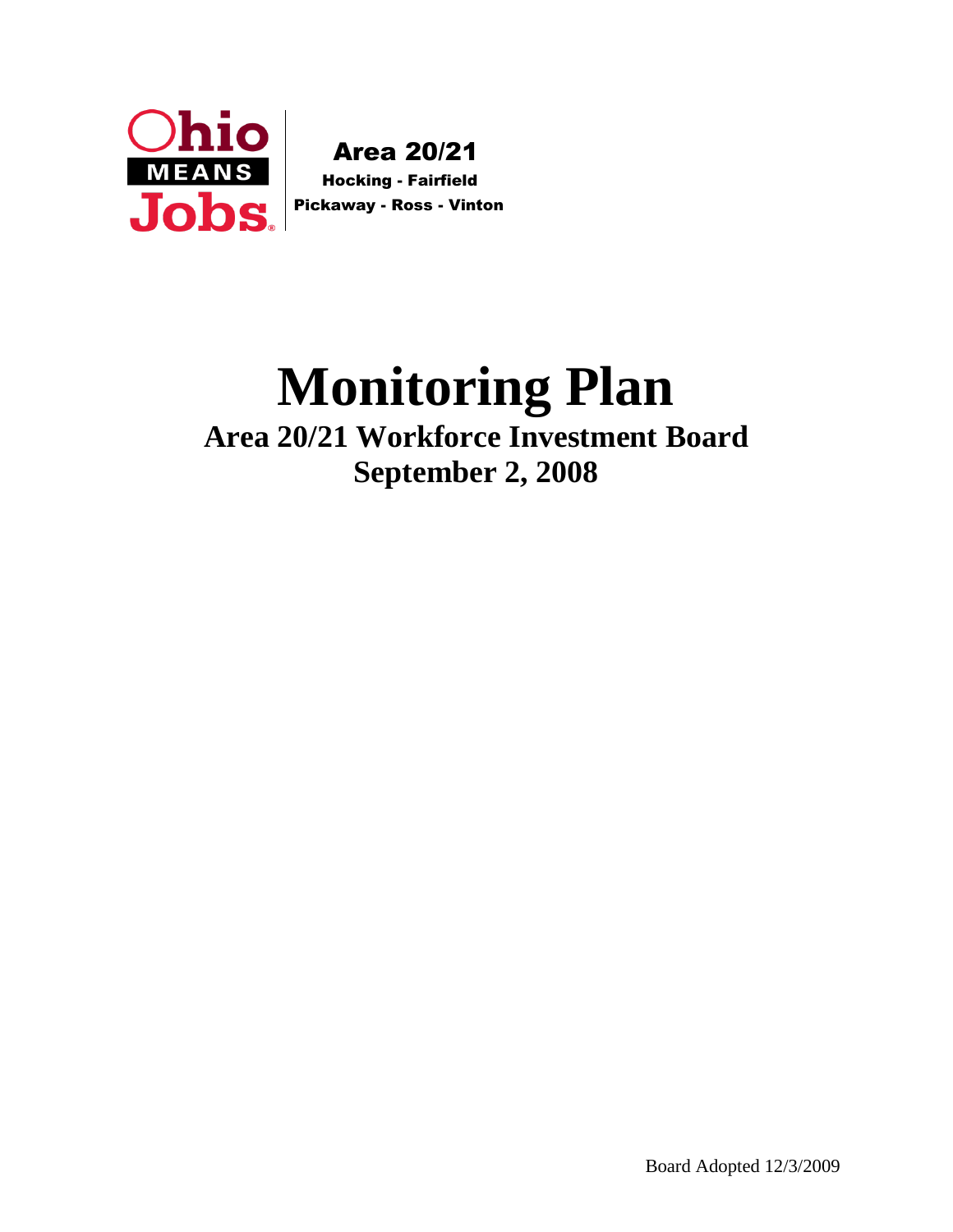## **Introduction:**

Area 20/21 has developed this monitoring plan to review, analyze, and report on the activities and services provided by the area sub grants or contracts. The focus is to monitor for compliance with federal, state, and local laws, regulations, policies, and procedures to ensure quality of services. This monitoring plan will also comply with WIA law 20 CFR Section 667.400 and 20 CFR Section 667.410. Through this process Area 20/21 is then able to recommend corrective actions or provide technical assistance to the sub-grantees to resolve any issues.

Area 20/21 defines monitoring as the assurance that sub-grantees comply with program regulations; measure progress toward performance goals; and improve the product or service being delivered.

Monitoring focuses on solutions, not problems. Area 20/21 views monitoring as another opportunity to provide on-going communication and technical assistance to support sub-grantees to improve the quality of services delivered before any major problems develop.

Area 20/21 will revise this Monitoring Plan at any time it deems appropriate due to changes in federal, state and/or local regulations or laws.

## **Plan Objectives:**

The objectives of the Area 20/21 Monitoring Plan are:

- To ensure that the sub-grantees are reviewing and monitoring its WIA activities and those of its sub-grantees and contractors;
- To provide program guidance and direction to the sub-grantees to assist them in providing quality services;
- To assist the sub-grantees in resolving compliance problems and assist in continuous improvement efforts of programs;
- To provide consulting, training, and technical assistance to sub-grantees;
- To comply with the federal monitoring requirements;
- To ensure that required records are maintained for compliance for audit purposes

## **Program Monitoring:**

Area 20/21 will establish dates for on-site comprehensive monitoring visits as needed. Required sub-grantees will be monitored at least once a year.

Area  $20/21$  will ensure that the monitor(s) are adequately trained before beginning the annual monitoring process. The monitor will be familiar with the performance requirements; program